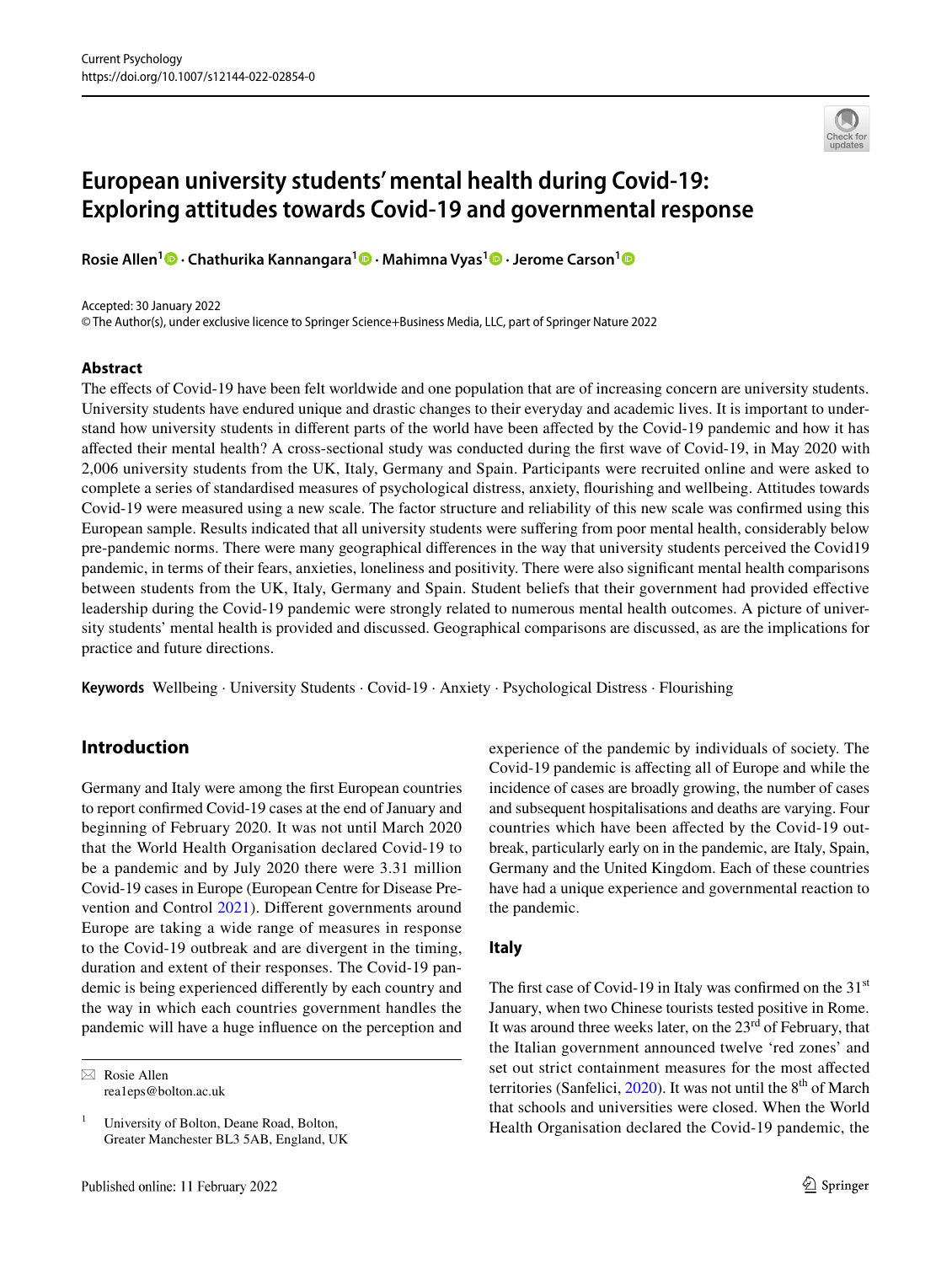Italian government extended regional lockdowns to the whole country (Villani et al., [2021](#page-13-1)) which saw all social gatherings prohibited, no movement between different regions and all non-essential businesses closed. However, by the  $11<sup>th</sup>$  of March there were already over 12,000 cases in Italy and over 800 deaths (Ministry of Health [2020b](#page-12-1)). In May, some restrictions were relaxed and by the  $3<sup>rd</sup>$  of June, people were allowed to move freely between diferent regions.

### **Spain**

The frst recorded case of Covid-19 in Spain, was on the 31st of January 2020 and the frst death was reported on the  $13<sup>th</sup>$  of February 2020. On the  $12<sup>th</sup>$  of March, there were just over 3000 confrmed cases of Covid-19 and 87 deaths in Spain, centred on Madrid. By the 13<sup>th</sup> of March, there were confrmed cases in all regions of Spain. In order to suppress the spread of the virus and in line with governmental regulations, schools and universities were closed for 15 days between the  $16<sup>th</sup>$  and  $30<sup>th</sup>$  of March 2020. It was announced that Government.

Ministers were among the 3000 people infected. On the 3<sup>rd</sup> of April, 950 Spanish residents were declared dead from Covid-19 in a single 24-h period, which was the highest number in the world recorded in a single day at that time. Cases began to decline in May and June 2020.

### **Germany**

Germany was the second European country, after France, to confirm a case of Covid-19, on the  $27<sup>th</sup>$  of January in Bavaria. By mid to late February, clusters of the virus were reported and on the  $9<sup>th</sup>$  of March, the first deaths were announced. Schools and universities were closed on the 13<sup>th</sup> of March. By the middle of March, the federal government and universities agreed that face-to-face teaching would be replaced with digital learning until summer 2021. On the  $15<sup>th</sup>$  of March, all borders were closed. On the  $22<sup>nd</sup>$  of March, the German government continued by imposing curfews on residents and by prohibiting physical contact with more than one person from outside their own household. By April  $15<sup>th</sup>$  2020, the first phase of relaxing restrictions was announced, which continued throughout May 2020.

# **United Kingdom**

In the UK, the frst case of coronavirus was reported on the 31<sup>st</sup> of January 2020 in York.

Over the next few days, cases were confrmed around the UK and on the  $3<sup>rd</sup>$  of March the British government revealed their Coronavirus Action Plan, stating that widespread transmission of the virus was highly likely. The frst death

was recorded on the  $5<sup>th</sup>$  of March and by the  $12<sup>th</sup>$  of March supermarkets were forced to limit the purchase of items such as toilet roll and soap, due to bulk buying. On the  $16<sup>th</sup>$  of March, the Prime Minister advised against non-essential travel and a day later the NHS unveiled their plans to postpone non-urgent operations, to free up over 30,000 hospital beds. By the  $20<sup>th</sup>$  of March, public venues were closed and three days later lockdown restrictions were announced that saw a stay-at-home order in place for at least three weeks. On the same day, face-to-face teaching on campuses was suspended, in favour of virtual delivery of lectures. Exams were cancelled and graduation ceremonies postponed. Many universities in the UK were criticized for their abrupt response to the pandemic, with some forcing international students to return home with very little notice, many of whom had to travel to countries with poor healthcare systems.

Lockdown restrictions continued into April and May 2020. On the  $5<sup>th</sup>$  of May, the UK had the second highest daily death toll in the world and a contradictory broadcast was televised, that left the British public confused about rules and restrictions. On the  $25<sup>th</sup>$  of May, the Prime Minister's advisor, Dominic Cummings, was caught breaching lockdown rules but by June 2020, lockdown was easing slowly across the country.

# **The Impact of Covid‑19 on University Students**

The rapid spread of the coronavirus pandemic, since the frst outbreak in Wuhan, China in December 2019, has had a profound efect on university students across the globe (Aristovnik et al., [2020\)](#page-12-2). Already a population who are susceptible to poor mental health (Kross et al., [2013](#page-12-3)), university students have encountered additional challenges and adversities caused by the Covid-19 pandemic. These have included imminent threats to their personal health, fnancial strain and uncertainty, risk of unemployment or redundancy, social distancing measures and isolation, loneliness and limited access to basic necessities, such as food and medicine (Wright et al., [2020\)](#page-13-2). In the wider general population, there have been continuous reports of increased depression, anxiety, loneliness, sleeping difficulties, self-harm and suicidal ideation (Fancourt et al., [2020](#page-12-4)). On top of this, university students have sufered from radical disruption to their learning. Higher education institutions were forced to close, in order to help suppress the spread of the virus. A prolonged closure of face-to-face teaching at universities due to stricter social distancing guidelines, demanded a transition towards a virtual approach to teaching. In fact, over 1.5 billion students were now learning from home (UNESCO, [2020](#page-13-3)). Educational changes during the pandemic have been associated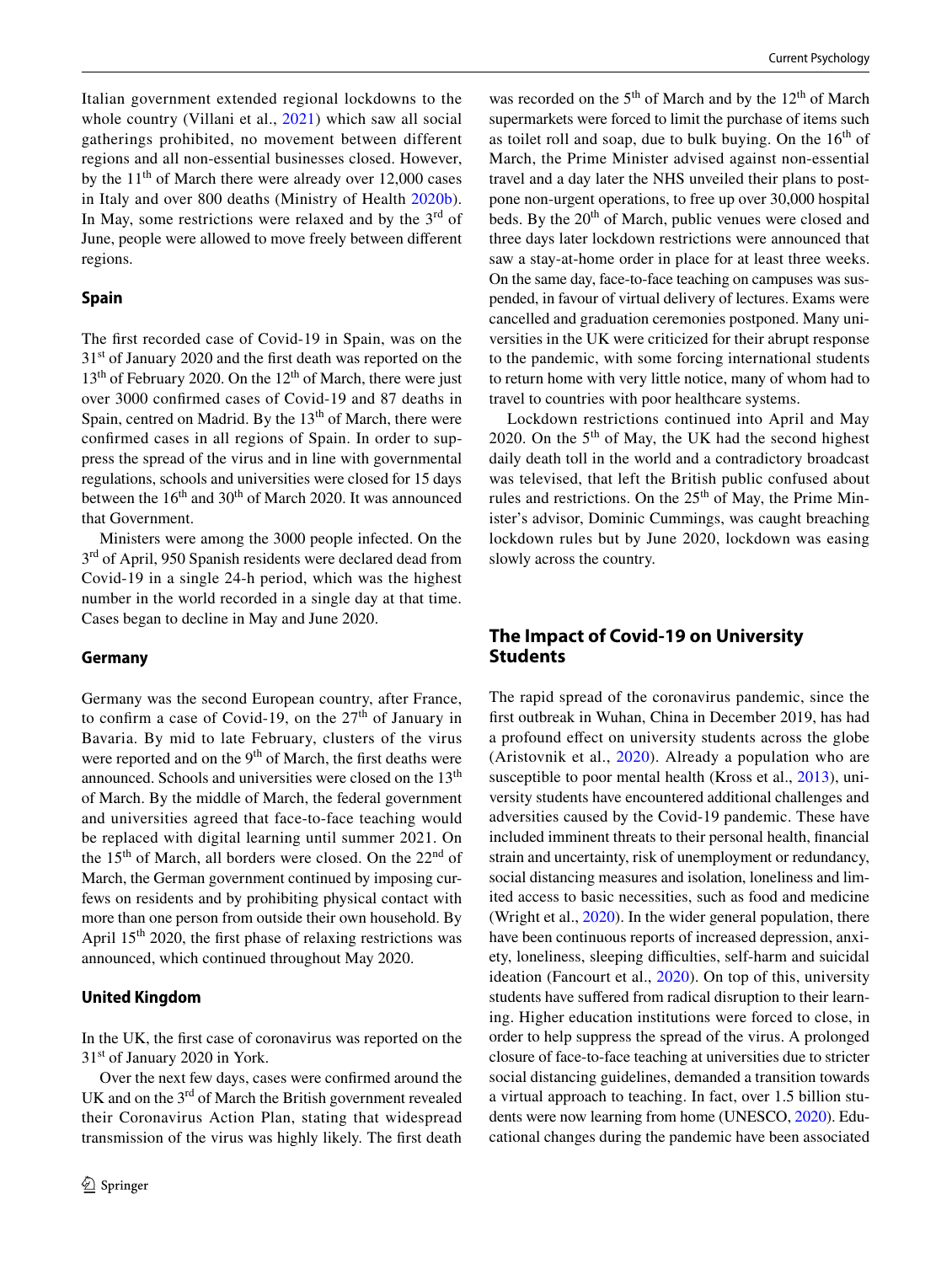with a lack of motivation, frustration, boredom and anxiety (Aristovnik et al., [2020;](#page-12-2) Cao et al., [2020](#page-12-5)).

A number of students have started sharing their frustrations and stress due to a lack of social contact that has caused elevated levels of anxiety and depression (Huckins et al., [2020\)](#page-12-6). Many have also expressed worry about being far from home, with a large proportion of young adults moving away from home for the frst time to attend university. The closure of university campuses has also left students in a moral dilemma, about whether to return home and potentially compromise the health of their loved ones (Zhai & Du, [2020](#page-13-4)). International students, many of whom have moved to a new country to study at university, typically experience greater isolation, loneliness and reduced overall wellbeing (Burns et al., [2020\)](#page-12-7), further amplifed by the Covid-19 pandemic, that prevents them from acclimatising to their new environment. Students living away from home have to encounter the physical, social, fnancial and psychological struggles caused by Covid-19, without the usual comforts of their social support circles. Not only have university students experienced drastic changes to their everyday life and education, but there is also huge uncertainty about how the pandemic will impact the labour market (Marinoni et al., [2020](#page-12-8)). Indeed, students are concerned about the repercussions of Covid-19 on their future career prospects (Aristovnik et al., [2020](#page-12-2); Browning et al., [2021\)](#page-12-9).

Previous studies on global health epidemics, suggest that long-term psychological issues are inevitable, causing major impact to all aspects of societies over a long period of time (Wright et al., [2020](#page-13-2);). It is therefore not surprising that research has increasingly highlighted the detrimental impact that the Covid-19 pandemic has had on the mental health of university students around the world (Browning et al., [2021](#page-12-9); Cao et al., [2020](#page-12-5); Fancourt et al., [2020\)](#page-12-4) all reporting negative implications including fear, anxiety, stress, loneliness, substance use, binge drinking, weight gain, depression and suicidal ideation. In fact, research has demonstrated that the prevalence of anxiety, depression and other common mental health problems, have been considerably higher in European university students, compared to the general population (Villani et al., [2021](#page-13-1)). For the most part, empirical research has demonstrated a signifcant decline in mental health across the university student population (Browning et al., [2021](#page-12-9); Villani et al., [2021\)](#page-13-1). Such that, university students are at great risk of poor mental health during the Covid-19 pandemic and beyond. Recent calls have been announced for research to better understand student wellbeing (Burns et al., [2020\)](#page-12-7) and Covid-19 has exacerbated this. Protecting the mental health of university students is of top priority and so the development and delivery of appropriate mental health support services is vital (Zhai & Du, [2020](#page-13-4)), to help guide and support students through these challenging times and in the future after the pandemic. There are currently insufficient efforts to acknowledge and understand the mental health ramifcations of the pandemic on university students. A delayed response could have long-term consequences for students beyond the pandemic (Browning et al., [2021\)](#page-12-9). For educating institutions to support their students efficiently, more needs to be known about the risk factors, and physical, psychological and educational impacts. Research into this is timely and will provide important knowledge that will be benefcial to understand and address key issues during and after the pandemic, to support students in higher education. After all, the Covid-19 pandemic will result in far reaching and long-standing implications for the education and wellbeing of university students (Browning et al., [2021](#page-12-9)), and will produce major structural changes to higher education (Aristovnik et al., [2020\)](#page-12-2).

Conversely, one study carried out in Germany using a large sample of university students reported no signifcant diferences in general health, stress, and depression between 2019, before the pandemic, and 2020, during the pandemic, (Voltmer et al., [2021](#page-13-5)). Previous experience of mental illness (Voltmer et al., [2021\)](#page-13-5), along with the presence of cultural factors could promote different mental health effects in students throughout the Covid-19 pandemic. For instance, one study found that the anxiety and depression of university students during the pandemic was most reliant on previous mental health problems as opposed to Covid-19 related factors (Voltmer et al., [2021\)](#page-13-5). Cultural beliefs and values also represent a vital factor towards mental illness. Indeed, a student's cultural background and belief's infuence their perspective of mental illness and dictates the way in which they describe their own mental health (Satcher, [2001](#page-13-6)). Factors that are imperative to preventing mental illness such as familial support, help seeking behaviours and availability of mental health resources are also dependent on culture (Satcher, [2001\)](#page-13-6).

# **The Present Study**

Previous research has provided contrasting geographical differences in the way that university students are feeling the efects of the Covid-19 pandemic (Aristovnik et al., [2020](#page-12-2)). It is important to understand how university students in different parts of the world have been afected by the Covid-19 pandemic and how it has altered their mental health. Diverse student populations make understanding cultural diferences a prominent and important matter. Only a small number of research papers have investigated a sample of students from more than one higher education institution (Aristovnik et al., [2020\)](#page-12-2). The current study aimed to highlight what life was like for university students in four diferent European countries during the frst wave of Covid-19. Further, this study aimed to provide a picture of the current state of mental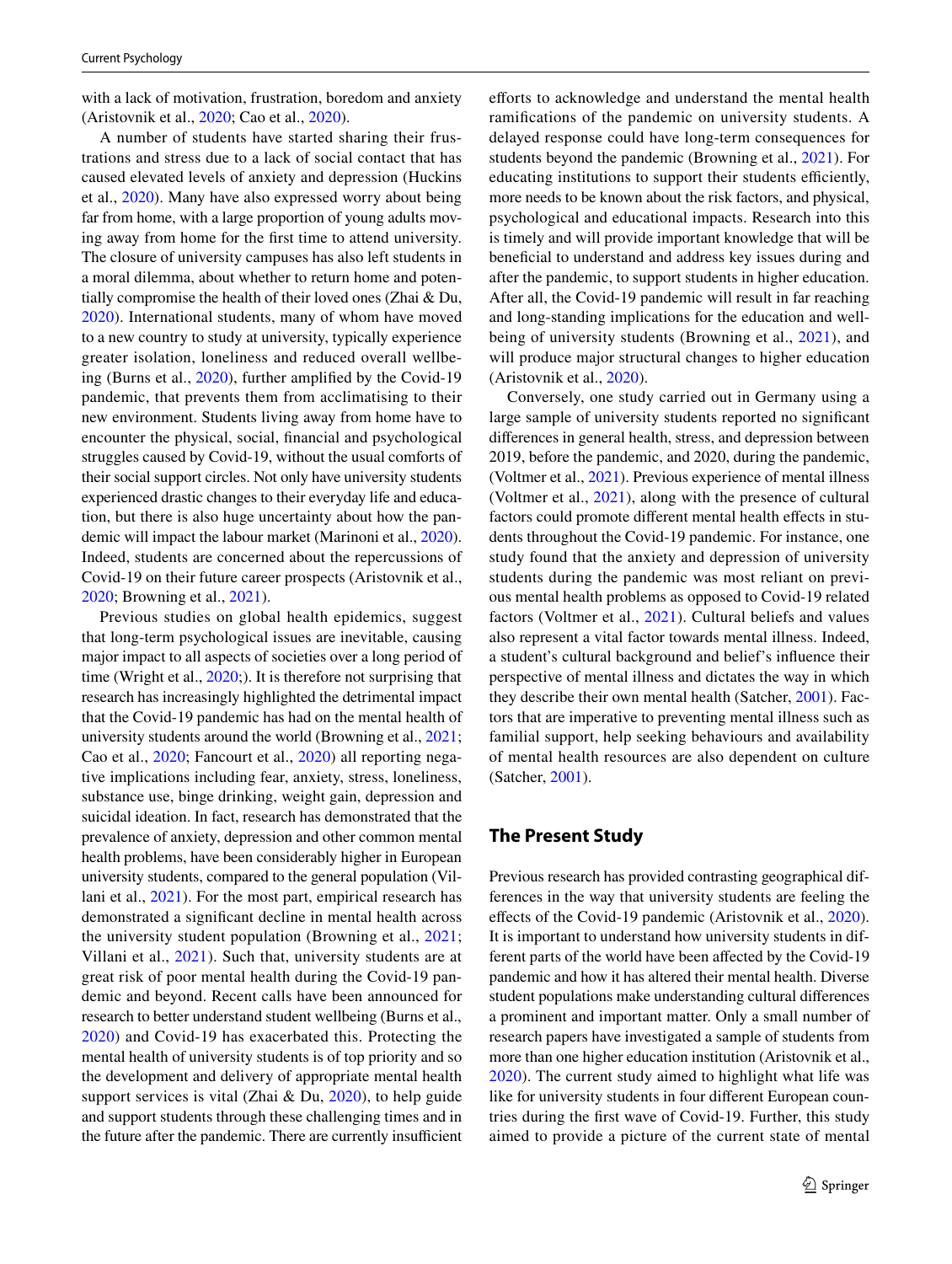health during the Covid-19 pandemic among university students from the UK, Germany, Italy and Spain. These four countries were carefully selected and were chosen based on the incidence of Covid-19 cases early in the outbreak, numbers of hospitalisations and deaths and also differences in how each countries government was dealing with the outbreak. For instance, the growth of Covid-19 cases was similar in Germany than the other European countries but Germany was reporting less severe impacts. This study also aimed to make comparisons of how university students from the UK, Germany, Italy and Spain perceived diferent aspects of the Covid-19 pandemic, including fears, loneliness, positive outlook and government responses.

There are three main research questions for this study:

- (1) How do perceptions of Covid-19 compare between university students from the UK, Germany, Italy and Spain?
- (2) How do mental health outcomes compare between university students from the UK, Germany, Italy and Spain?
- (3) How do perceptions of government responses during the Covid-19 pandemic compare between European university students?

Due to the unprecedented nature of Covid-19 and the impact of the outbreak is unparalleled in modern civilisation, it was difficult to predict or hypothesise the outcomes of the study. This research is exploratory in nature and aims to look at how the mental health of university students from these four European countries have been impacted by the Covid-19 pandemic.

# **Method**

### **Design**

This was a cross-sectional study using several standardized measures. This study was conducted using Prolifc, an online platform designed to recruit participants whereby they are fnancially rewarded for taking part in research.

# **Participants**

Participants were 2,006 university students, both male  $(n=704)$  and female  $(n=1,289)$ . The majority of participants were between the ages of 18 and 23 (76.2%), with an average age of 23 (*M*=22.89). Participants were mostly studying in the UK  $(n=1,578)$ , but the sample also included university students from Italy (*n*=258), Germany (*n*=111) and Spain  $(n=58)$ . See Table [1](#page-3-0) for a full breakdown of <span id="page-3-0"></span>**Table 1** Demographic characteristics of the participant sample

| Demographic Charac-<br>teristic |                   | No. of<br>partici-<br>pants | Percentage<br>of sample<br>$(\%)$ |
|---------------------------------|-------------------|-----------------------------|-----------------------------------|
| Gender                          | Male              | 704                         | 35.1                              |
|                                 | Female            | 1289                        | 64.3                              |
|                                 | Prefer not to say | 13                          | .6                                |
| Age                             | $18 - 19$         | 415                         | 20.7                              |
|                                 | $20 - 21$         | 738                         | 36.8                              |
|                                 | $22 - 23$         | 376                         | 18.7                              |
|                                 | $24 - 30$         | 310                         | 15.5                              |
|                                 | $31 - 40$         | 113                         | 5.6                               |
|                                 | $41+$             | 54                          | 2.7                               |
| Country of Study                | UK(UK)            | 1578                        | 78.7                              |
|                                 | Italy             | 259                         | 12.9                              |
|                                 | Germany           | 111                         | 5.5                               |
|                                 | Spain             | 58                          | 2.9                               |

participant demographics. These four countries were selected due to their early involvement in the outbreak of Covid-19 in Europe and the varied government responses to the pandemic. The use of Prolifc as a recruitment platform allows you to screen for eligible participants using custom pre-screening criteria. Participants were deemed eligible to take part in the study if they were a university students who were living in either of the selected European countries.

# **Materials**

### **Attitudes Towards COVID‑19 (ATC‑19)**

This 23-item scale, which measures attitudes towards Covid-19, was developed by the authors. All items were generated using a deductive method of item generation. Items were based on the questions frequently asked of medical professionals in the NHS and previous research into the psychological efects of SARS (Wong et al., [2005\)](#page-13-7). Items generated by the authors were subjected to review by the expert opinion of psychology professors and researchers, frequently used as an accepted analysis of content validity (Ladhari, [2010](#page-12-10)). Although, a combination of deductive and inductive methods of item generation are preferred (DeVellis, [2003\)](#page-12-11), the unprecedented and rapid advance of Covid-19, rendered it impossible to adopt an inductive method of item generation. Participants rated their responses along a 10-point rating scale, which includes positively and negatively worded items. Exploratory Factor Analysis using a British sample  $(n=1,281)$  of university students (Authors et al. [2020\)](#page-12-12) and Confrmatory Factor Analysis using a European sample of university students (*n*=2,006), confrmed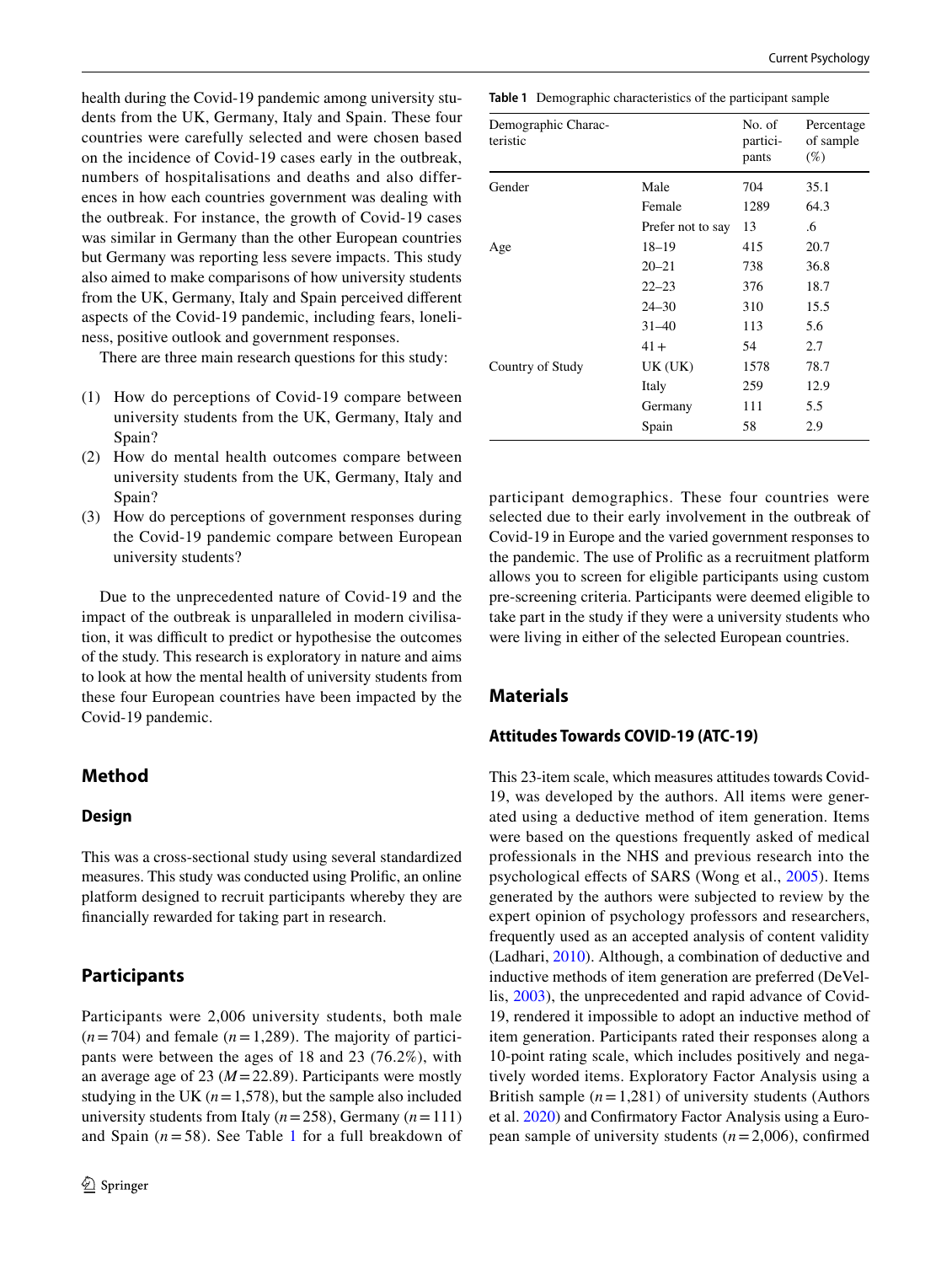the factor structure of the scale. The ATC-19 encompasses three factors: Fears and Anxieties about Covid-19, Positivity during Covid-19 and Loneliness during Covid-19 (Authors et al. [2020](#page-12-12)). Internal reliability analysis using a sample of British university students (*n*=1,281) demonstrated a Cronbach's alpha estimate of 0.75 (Authors et al. [2020](#page-12-12)) while this study presented a Cronbach's alpha estimate of 0.67 using a European sample of university students (*n*=2,006).

# **Clinical Outcomes in Routine Evaluation (CORE‑10)**

CORE-10 is a 10-item measure of psychological distress, adapted from the original 34 item CORE-OM (Barkham et al., [2013\)](#page-12-13). This scale is rated on a fve-point frequency of occurrence basis, from "not at all" to "most or all of the time," in response to items such as "I have felt panic or terror" and "I have had difficulty getting to sleep or staying asleep". The reliability and validity of this scale is well tested and widely confrmed, including test–retest reliability, internal consistency reliability and convergent validity (Barkham et al., [2013](#page-12-13)), as the scale is commonly used in community services and Improving Access to Psychological Therapy (APT) services. Internal reliability of the CORE-10 using the current sample of European students was 0.84.

### **PERMA‑Profler**

The PERMA-Profiler is a 23-item measure of flourishing, developed by Butler and Kern [\(2016\)](#page-12-14). Total PERMA score consists of fve PERMA subscales: positive emotions, engagement, relationships, meaning and accomplishments, each being measured by three items. This scale also measures physical health, negative emotion, loneliness and overall happiness. This scale is scored on a 10-point rating scale. For example, one item asks "How much of the time do you feel you are making progress towards accomplishing your goals?" with anchors of 0 ("Never") and 10 ("Always"). This scale has been extensively validated and tested cross-culturally and has consistently shown good internal and crosstime reliability, and good content, convergent and divergent validity (Butler & Kern,  $2016$ ). For the overall flourishing score, the internal reliability from this study on Cronbach's alpha was 0.86.

### **Generalised Anxiety Disorder Scale (GAD‑7)**

The GAD-7 is a 7-item measure of generalised anxiety that is often used as a screening tool within clinical settings. This scale is rated on a four-point frequency of occurrence basis, from "not at all" to "nearly every day," on items such as "becoming easily annoyed or irritable". The GAD-7 has been shown to have good internal reliability as well as good factorial and construct validity (Tiirikainen et al., [2019\)](#page-13-8). Cronbach's Alpha of the GAD-7 using the present data was 0.89.

# **Office for National Statistics Subjective Wellbeing Scale (ONS‑4)**

This is a short, 4-item measure of subjective wellbeing, adapted from the ONS Annual Population Survey (ONS, [2018](#page-12-15)). Four items focus on life satisfaction, worthwhile life, happiness, and anxiety. For example, one item focused on life worth asks "Overall, to what extent do you feel that the things you do in your life are worthwhile?" The ONS-4 items are scored in the form of a rating scale from 0 ("Not at all") to 10 ("Completely"). These four well-being questions have been used by the government for a wide range of surveys and have been part of the Annual Population Survey since April 2011 and is shown to be a reliable and valid measure of well-being.

### **Procedure**

First, participants were asked to read some information about the online study and were asked to confrm their written informed consent if they were willing to take part. Participants were made aware that their participation in the research is voluntary. Participants were asked to provide demographic details and were then asked to complete a series of questionnaires. These were the Attitudes towards COVID-19, CORE-10, PERMA-Profler, GAD-7 and ONS-4. Participants were thanked for their time and were paid £1.50 for 12 min of their time, equating to an hourly rate of £7.50. The survey was open for 2 days,  $(12^{th}$ . to  $14^{th}$ . of May 2020), until the survey had received its target of 2,006 responses. At this time, all four European countries were experiencing either regional or nation-wide lockdown restrictions.

# **Data Analysis**

This study aimed to make comparisons of how university students from the UK, Germany, Italy and Spain perceived diferent aspects of the Covid-19 pandemic. Also, this study aimed to investigate the psychological efects of the Covid-19 pandemic on university students from four different European countries. Data were analysed using the Statistical Package for the Social Sciences (IBM SPSS, version 25). To test the factor structure of the ATC-19 scale using a European sample of university students, a Confrmatory Factor Analysis (CFA) was carried out. Then, a series of one-way non-parametric ANOVAs (Kruskal–Wallis Test) were conducted to determine any geographical diferences in attitudes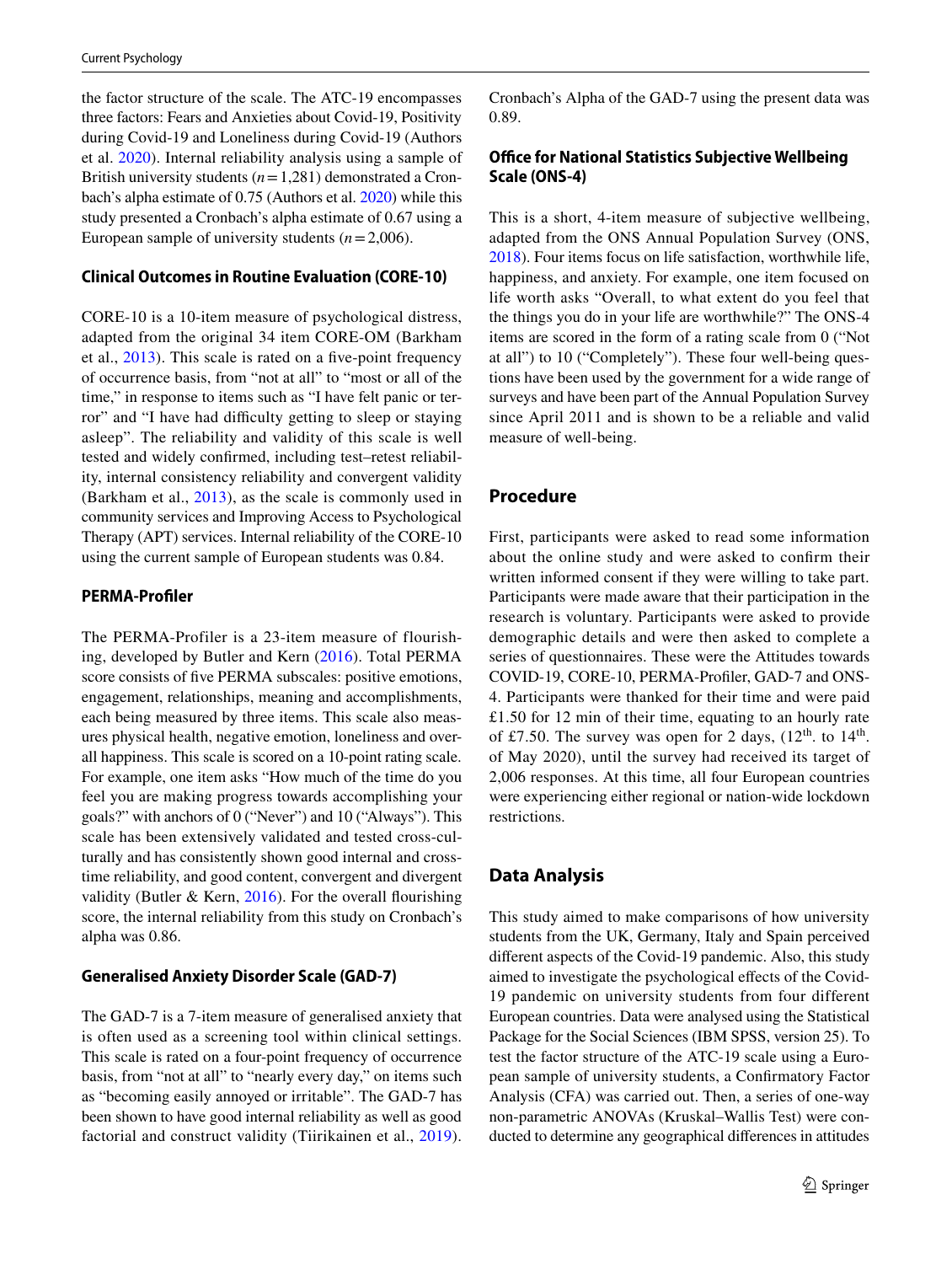towards Covid-19. Pairwise comparisons using Dunn's test were calculated to more accurately determine any signifcant diferences between individual countries. Then, to test whether mental health outcomes were diferent for university students from the UK, Germany, Italy and Spain, a series of one-way between-subjects ANOVA tests were conducted. Finally, a Pearson's bivariate correlation was carried out to determine whether the extent to which students felt their government was providing efective leadership in relation to Covid-19 was related to numerous mental health outcomes.

# **Results**

To determine whether the research data were normally distributed, the Kolmogorov–Smirnov normality test was used. Gender was non-normally distributed, with skewness of 0.488 (SE = 0.055) and kurtosis of  $-1.33$  (SE = 0.109). The age of participants was normally distributed, with skewness of  $0.727$  (SE = 0.055) and kurtosis of  $-0.112$  (SE = 0.109).

**RQ1—How do Attitudes Towards COVID‑19 Compare Between University Students from the UK, Germany, Italy and Spain?** Confrmatory Factor Analysis on the sample of European university students confrmed that the Attitudes towards Covid-19 Scale has three sub-scales: Fears and Anxieties about the Covid-19 pandemic, Positivity during the Covid-19 pandemic and Loneliness during the Covid-19 pandemic. Levene's test for equality of variances was non-signifcant for each factor and so equal variances were assumed. Table [2](#page-5-0) displays the descriptive statistics for European university students' responses to each factor.

Analysis was carried out to test whether attitudes towards Covid-19 (Fears and Anxieties about Covid-19, Positivity during Covid-19 and Loneliness during Covid-19) were different for university students from the UK, Germany, Italy and Spain. As the data did not meet the assumption of homogeneity of variance, a series of one-way non-parametric ANOVAs (Kruskal–Wallis Test) were conducted.

Firstly, a Kruskal–Wallis Test revealed signifcant diferences in Fears and Anxieties about Covid-19 scores between the four samples of students,  $H(3) = 45.161$ ,  $p < 0.001$ , demonstrating a weak effect using Epsilon-square  $(\varepsilon^2)$  of 0.02. A post-hoc test using Dunn's test with Bonferroni correction indicated that British students' Fear and Anxieties scores were observed to be significantly higher than German  $(p = 0.001)$  and Italian  $(p < 0.001)$  students.

Second, a Kruskal–Wallis Test revealed significant differences in Positivity during Covid-19 scores between students,  $H(3) = 14.042$ ,  $p = 0.003$ ,  $\varepsilon^2 = 0.01$ , indicating

<span id="page-5-0"></span>**Table 2** Comparing attitudes towards Covid-19 for university students from the UK, Germany, Italy and Spain

| Covid-19 Factor                        | Country of Study | Mean  | SD    |
|----------------------------------------|------------------|-------|-------|
| Fears and anxieties about Covid-<br>19 | UK               | 35.32 | 11.63 |
|                                        | Germany          | 30.12 | 10.45 |
|                                        | Italy            | 31.17 | 10.68 |
|                                        | Spain            | 33.14 | 12.44 |
|                                        | Total            | 34.43 | 11.60 |
| Positivity during Covid-19             | UK               | 13.95 | 5.81  |
|                                        | Germany          | 12.13 | 5.92  |
|                                        | Italy            | 12.77 | 6.30  |
|                                        | Spain            | 13.52 | 7.41  |
|                                        | Total            | 13.68 | 5.96  |
| Loneliness during Covid-19             | UK               | 16.53 | 7.21  |
|                                        | Germany          | 14.42 | 8.60  |
|                                        | Italy            | 15.78 | 8.31  |
|                                        | Spain            | 12.45 | 7.98  |
|                                        | Total            | 16.20 | 7.50  |

*Notes: UK (n*=*1,578); Italy (n*=*259); Germany (n*=*111), Spain (n*=*58); Total (n*=*2,006). SD*=*standard deviation*

a weak effect. Dunn's post hoc test revealed that German students reported increased positivity during Covid-19 when compared to British students  $(p = 0.002)$ .

Finally, a Kruskal–Wallis Test found signifcant diferences in Loneliness during Covid-19 scores between each sample of students,  $H(3) = 18.972$ ,  $p < 0.001$ ,  $\varepsilon^2 = 0.01$ . Post hoc analysis using Dunn's test indicated that Spanish students reported signifcantly reduced levels of loneliness during Covid-19 when compared to British  $(p=0.002)$  and Italian students  $(p=0.028)$ .

**RQ2—How Do Mental Health Outcomes Compare Between University Students from the UK, Germany, Italy and Spain?** To test whether mental health outcomes were different for university students from the UK, Germany, Italy and Spain, a series of one-way between-subjects ANOVA tests were conducted. See Table [3](#page-6-0) for descriptive statistics of standardised measures used. Prior to conducting an analysis of variance, the assumption of normality was evaluated and determined to be satisfed, as the skewness and kurtosis distributions for all standardised measures were within the  $\pm$  1.96 limit, suggesting the departure from normality was not extreme (Field, [2013](#page-12-16)). Levene's test for equality of variances was non-signifcant for psychological distress  $(0.892)$ , flourishing  $(0.869)$ , generalised anxiety  $(0.158)$ , life satisfaction (0.161), life worth (0.059), happiness yesterday (0.304) and anxiety yesterday (0.142), so equal variances were assumed.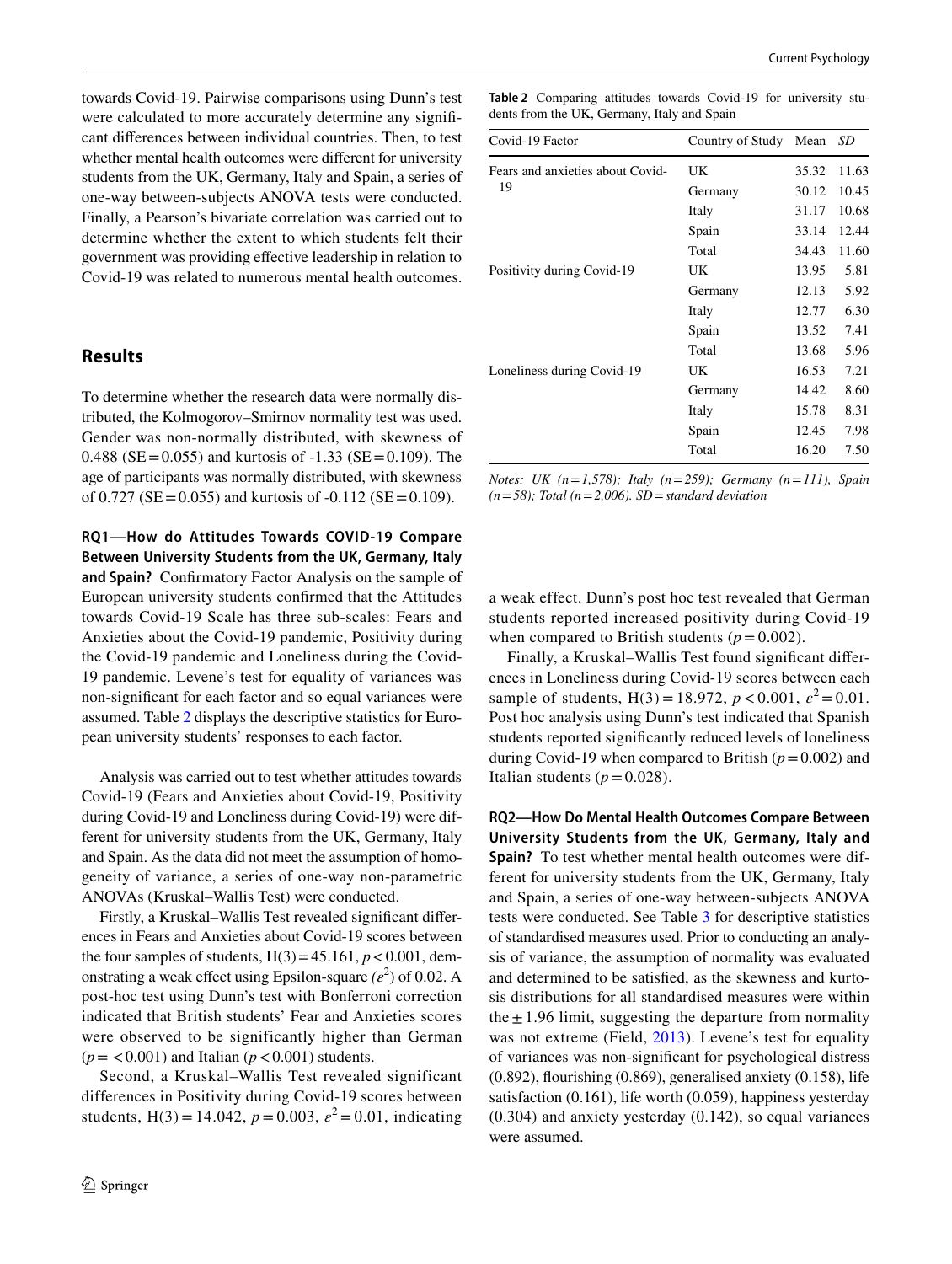<span id="page-6-0"></span>**Table 3** Comparing mental health outcomes for university students from the UK, Germany, Italy and Spain

| Measure                       | Country of Study                  | Mean   | SD    | Pre-pandemic<br>Normative Mean |
|-------------------------------|-----------------------------------|--------|-------|--------------------------------|
| <b>Psychological Distress</b> | UK                                | 14.06  | 7.44  |                                |
|                               | Germany                           | 12.41  | 7.04  |                                |
|                               | Italy                             | 15.20  | 7.32  |                                |
|                               | Spain                             | 15.22  | 7.35  |                                |
|                               | Total                             | 14.15  | 7.42  | 4.70                           |
| Flourishing                   | UK                                | 101.41 | 25.60 |                                |
|                               | Germany                           | 102.69 | 23.30 |                                |
|                               | Italy                             | 97.79  | 27.10 |                                |
|                               | Spain                             | 98.12  | 29.56 |                                |
|                               | Total                             | 100.92 | 25.82 | 114.30                         |
| Generalised Anxiety           | <b>UK</b>                         | 7.85   | 5.29  |                                |
|                               | Germany                           | 6.35   | 4.34  |                                |
|                               | Italy                             | 8.19   | 5.19  |                                |
|                               | Spain                             | 8.12   | 5.50  |                                |
|                               | Total                             | 7.82   | 5.25  | 4.70                           |
| Life satisfaction             | $\ensuremath{\mathsf{UK}}\xspace$ | 5.79   | 2.18  |                                |
|                               | Germany                           | 6.03   | 2.19  |                                |
|                               | Italy                             | 5.50   | 2.23  |                                |
|                               | Spain                             | 5.62   | 2.64  |                                |
|                               | Total                             | 5.76   | 2.20  | 7.70                           |
| Life worth                    | UK                                | 6.05   | 2.32  |                                |
|                               | Germany                           | 6.27   | 2.27  |                                |
|                               | Italy                             | 5.93   | 2.47  |                                |
|                               | Spain                             | 5.55   | 2.71  |                                |
|                               | Total                             | 6.04   | 2.35  | 7.90                           |
| Happiness yesterday           | UK                                | 5.85   | 2.40  |                                |
|                               | Germany                           | 5.85   | 2.33  |                                |
|                               | Italy                             | 5.64   | 2.62  |                                |
|                               | Spain                             | 5.74   | 2.66  |                                |
|                               | Total                             | 5.82   | 2.43  | 5.50                           |
| Anxiety yesterday             | UK                                | 4.60   | 2.82  |                                |
|                               | Germany                           | 3.98   | 2.81  |                                |
|                               | Italy                             | 4.93   | 2.97  |                                |
|                               | Spain                             | 4.72   | 3.19  |                                |
|                               | Total                             | 4.62   | 2.86  | 2.90                           |

 *number of responses*=*UK (1562), Germany (110), Italy (257), Spain (58). SD*=*standard deviation; Normative Mean Scores were taken from a sample of the general population in the UK before the Covid-19 pandemic*

# **Psychological distress**

Findings revealed one significant difference between Germany and Italy *F*(3, 1986) = 4.328, *p* < 0.05, Hedges  $g = 0.39$ , suggesting that Italian students ( $M = 15.20$ ) scored considerably higher on psychological distress than German students  $(M = 12.41)$ .

When compared to normative data for CORE-10 captured pre-pandemic (see Table [4\)](#page-7-0), university students in all European countries are sufering from elevated levels of psychological distress, considerably higher than the norm (Barkham et al., [2013\)](#page-12-13).

### **Flourishing**

A one-way ANOVA revealed that there were no signifcant diferences in overall fourishing scores between European students,  $F(3, 2002) = 1.743$ ,  $p = 0.156$ . However, when compared to normative data for the PERMA Profler (see Table [3\)](#page-6-0), university students in all European countries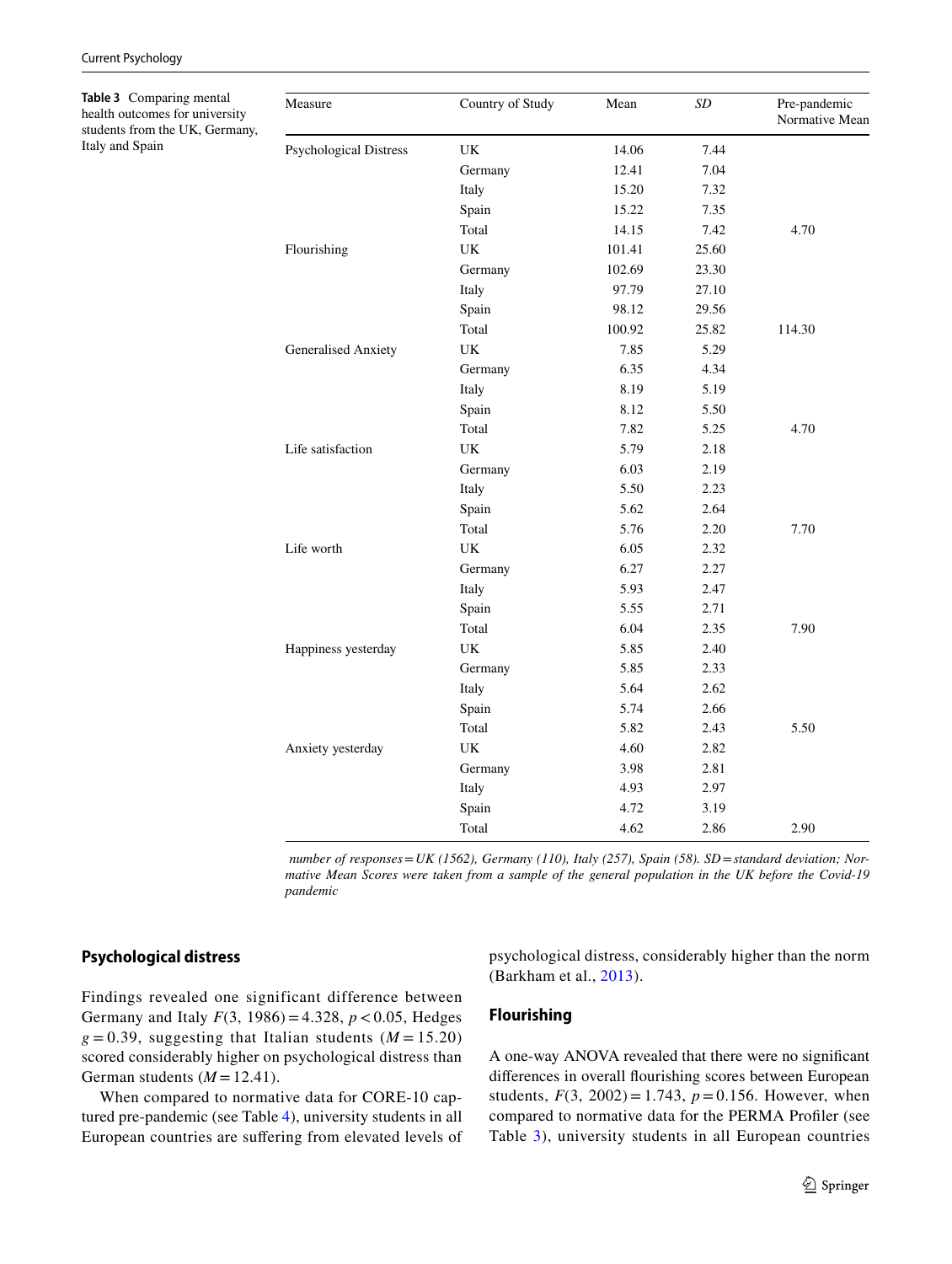| Item                                                                                                 | Country    | Mean | <b>SD</b> |
|------------------------------------------------------------------------------------------------------|------------|------|-----------|
| To what extent do you feel the government has provided effective leadership in relation to Covid-19? | UK<br>3.45 |      | 2.67      |
|                                                                                                      | Germany    | 6.79 | 2.04      |
|                                                                                                      | Italy      | 6.16 | 2.25      |
|                                                                                                      | Spain      | 4.50 | 2.81      |

<span id="page-7-0"></span>**Table 4** Distribution of responses to item on Attitudes towards Covid-19 for European university students regarding government leadership

 *SD*=*standard deviation*

reported signifcantly reduced levels of fourishing, considerably lower than the norm (Butler & Kern, [2016](#page-12-14)).

#### **Generalised Anxiety**

Findings from a one-way ANOVA reported a signifcant difference,  $F(3, 2002) = 3.324$ ,  $p < 0.05$ . Post hoc analysis indicated that German students  $(M=6.35)$  were significantly less anxious than British  $(M=7.85)$ , indicating a small effect at  $g = 0.28$ , and Italian students ( $M = 8.12$ ) at  $p < 0.05$ , demonstrating a small to medium effect size at  $g = 0.36$ . When compared to pre-pandemic normative data for GAD-7 (see Table [3\)](#page-6-0), university students in all European countries reported anxiety levels that markedly exceeded normative scores (Jordan et al., [2017](#page-12-17)).

### **Subjective wellbeing**

Four separate one-way ANOVAs were conducted on the individual items of the ONS4 scale, measuring subjective wellbeing. There were no significant differences in self-reported scores for life satisfaction, life worth or happiness felt yesterday. On the other hand, there was a signifcant efect for anxiety felt yesterday, *F*(3,

 $2002$ ) = 2.912,  $p < 0.05$ . Such that, German university students reported feeling signifcantly less anxious the previous day ( $M = 3.98$ ) than Italian students ( $M = 4.93$ ) at  $p < 0.05$ ,  $g = 0.32$  indicating a weak to medium effect size. According to the ONS Annual Figures captured prepandemic (2019–2020), mean scores for life satisfaction, life worth and happiness were much lower than normative scores, while anxiety scores were considerably higher (see Table [3](#page-6-0)).

**RQ3 – How do European students perceive government responses during the Covid19 pandemic?** An item on the Attitude towards Covid-19 Scale asked participants about the effectiveness of government leadership during the Covid-19 pandemic (see Table [4](#page-7-0) *for descriptive statistics*).

As a higher score indicates a more positive score, it appears that British students were less inclined to believe that their own government was providing efective leadership in relation to Covid-19 ( $M = 3.5$ ), closely followed by Spain ( $M=4.5$ ), Italy ( $M=6.2$ ) and then Germany ( $M=6.8$ ), who were more supportive of their government's leadership. Figure [1](#page-7-1) illustrates the distribution of scores, showing the frequencies of responses for each sample of students. As



<span id="page-7-1"></span>**Fig. 1** Distribution of responses for efectiveness of government responses during Covid19 in European students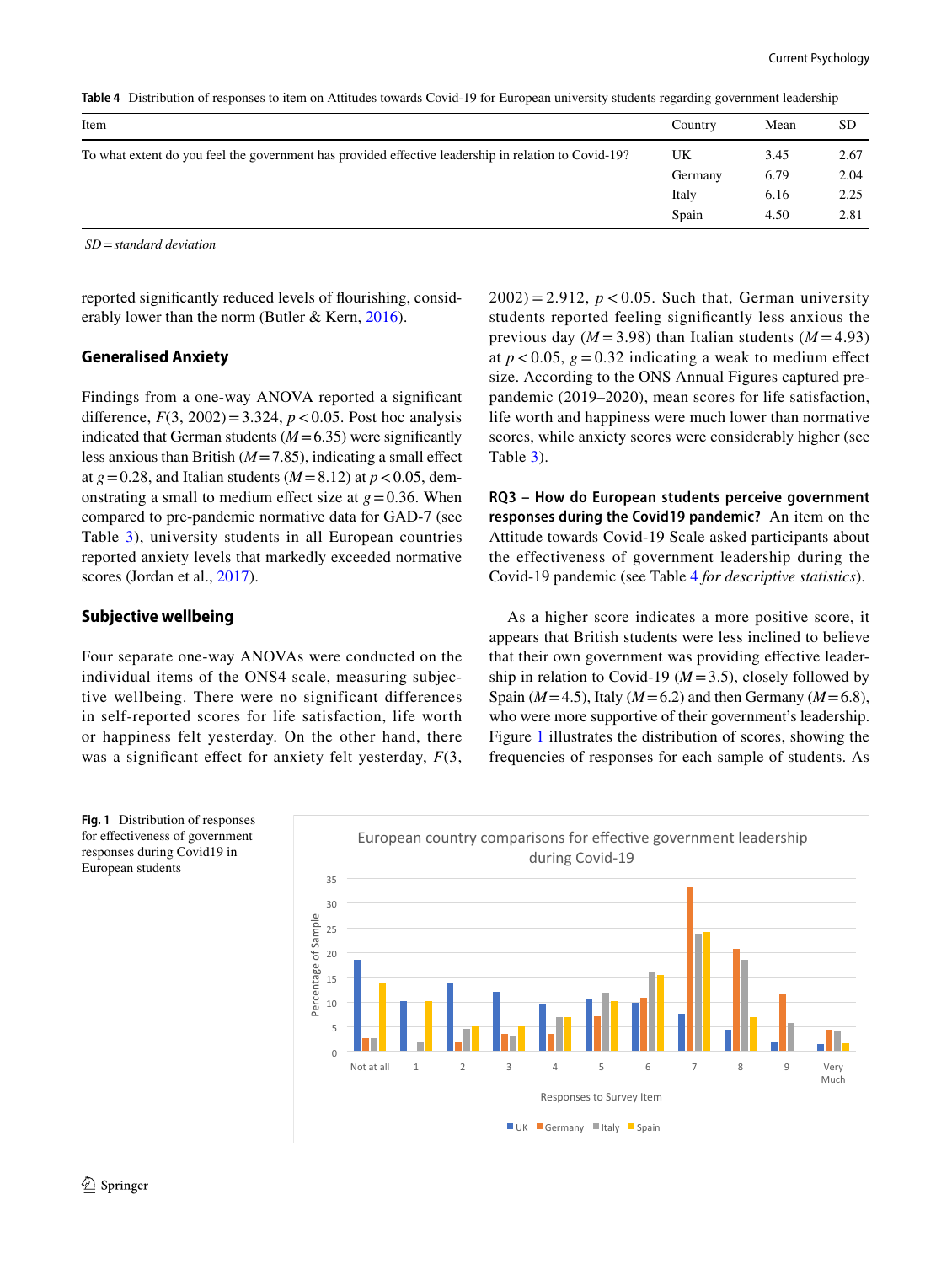sample sizes were unequal, percentages of the sample for each response are shown (see Fig. [1](#page-7-1)).

A Pearson's bivariate correlation was carried out to determine whether the extent to which students felt their government was providing efective leadership in relation to Covid-19 was related to numerous mental health outcomes. Findings showed that the belief that their government was providing efective leadership during Covid-19 was positively correlated to flourishing  $(r=0.141, p<0.001)$  and life satisfaction  $(r=0.139, p<0.001)$ , while it was negatively correlated to psychological distress  $(r = -0.125, p < 0.001)$ and anxiety  $(r = -0.091, p < 0.001)$ . The belief that their government was providing efective leadership was also negatively associated with Fears and Anxieties about Covid-19  $(r = -0.111, p < 0.001)$  and positively correlated to Positivity during the Covid-19 pandemic  $(r=0.109, p<0.001)$ .

# **Discussion**

### **Psychological distress**

When compared to pre-pandemic normative scores, the mental health scores for all university students had declined considerably. Indeed, all university students were sufering from elevated levels of psychological distress, considerably higher than the norm. This concurs with research that suggests university students have experienced increased psychological distress since the outbreak of Covid-19 (Authors et al. [2021](#page-12-18)). Further, previous research indicated that nearly half of working students lost their jobs temporarily or permanently, over the course of the Covid-19 pandemic (Barada et al., [2020\)](#page-12-19). This signifcantly impairs their ability to cover academic and living costs and is a pivotal risk factor for mental distress. Feeling as though you are losing control over your own health risk management can produce considerable mental distress (Mazza et al., [2020\)](#page-12-20). So, a substantial rise in psychological distress among university students is unsurprising considering the nature of a global health pandemic.

### **Flourishing**

Similarly, university students in all European countries reported signifcantly reduced levels of fourishing, considerably lower than the norm (Butler  $&$  Kern, [2016](#page-12-14)), supporting recent research (Authors et al. [2020\)](#page-12-12). Disruption to everyday life as we know, along with academic challenges, has potentially compromised the concept of fourishing as students do not have the ability to fulfl the fve pillars of the PERMA Model: positive emotions, engagement, relationships, meaning in life and accomplishment (Seligman, [2011\)](#page-13-9). For instance, graduation ceremonies were among the public events cancelled, which restricted students celebrating their achievements. A dominant force of meaning in life for students is their educational and career focus, which has been completely turned upside down and future implications of the pandemic on the job market are uncertain. Similarly, healthy and satisfying relationships are integral to meaning and overall wellbeing (Seligman, [2011](#page-13-9)), many of which have been severely impacted.

### **Anxiety**

In addition, all university students reported anxiety levels that markedly exceeded normative scores (Jordan et al., [2017](#page-12-17)), supporting recent research that has shown increased stress, anxiety and depression in university students around the world (Aristovnik et al., [2020;](#page-12-2) Browning et al., [2021](#page-12-9)). Previous research has also shown that anxiety and other common mental health problems, have been higher in university students throughout Europe, when compared to the general population (Villani et al., [2021\)](#page-13-1). On top of the physical, social, emotional and fnancial challenges felt by university students, which will inevitably raise anxiety levels, there are far-reaching concerns about the consequences of the Covid-19 pandemic on the labour market (Marinoni et al., [2020\)](#page-12-8). Damaged career prospects and a great degree of uncertainty about the future will inevitably add to heightened levels of anxiety (Browning et al., [2021](#page-12-9)).

### **Wellbeing**

Finally, according to the ONS Annual Figures captured pre-pandemic, all scores for life satisfaction, life worth and happiness were much lower and anxiety scores were considerably higher than the norm (ONS Annual Figures, 2019–2020). This coincides with recent research that also demonstrates deteriorated levels of wellbeing in university students (Authors et al., 2021). Current fndings support the work of Bradburn ([1969](#page-12-21)), who advocated that wellbeing was the absence of mental health problems (ie. anxiety and psychological distress), as well as the presence of general wellbeing (Diener et al., [2010\)](#page-12-22). An individual's mental wellbeing is fundamentally shaped and determined by what they value the most and what they consider to be most important to them (McNaught, [2011\)](#page-12-23). Indeed, wellbeing is an individual and existential experience, however family, community and societal wellbeing are often thought to be intrinsically linked to mental health (McNaught, [2011\)](#page-12-23), all of which have been negatively impacted by the Covid-19 pandemic.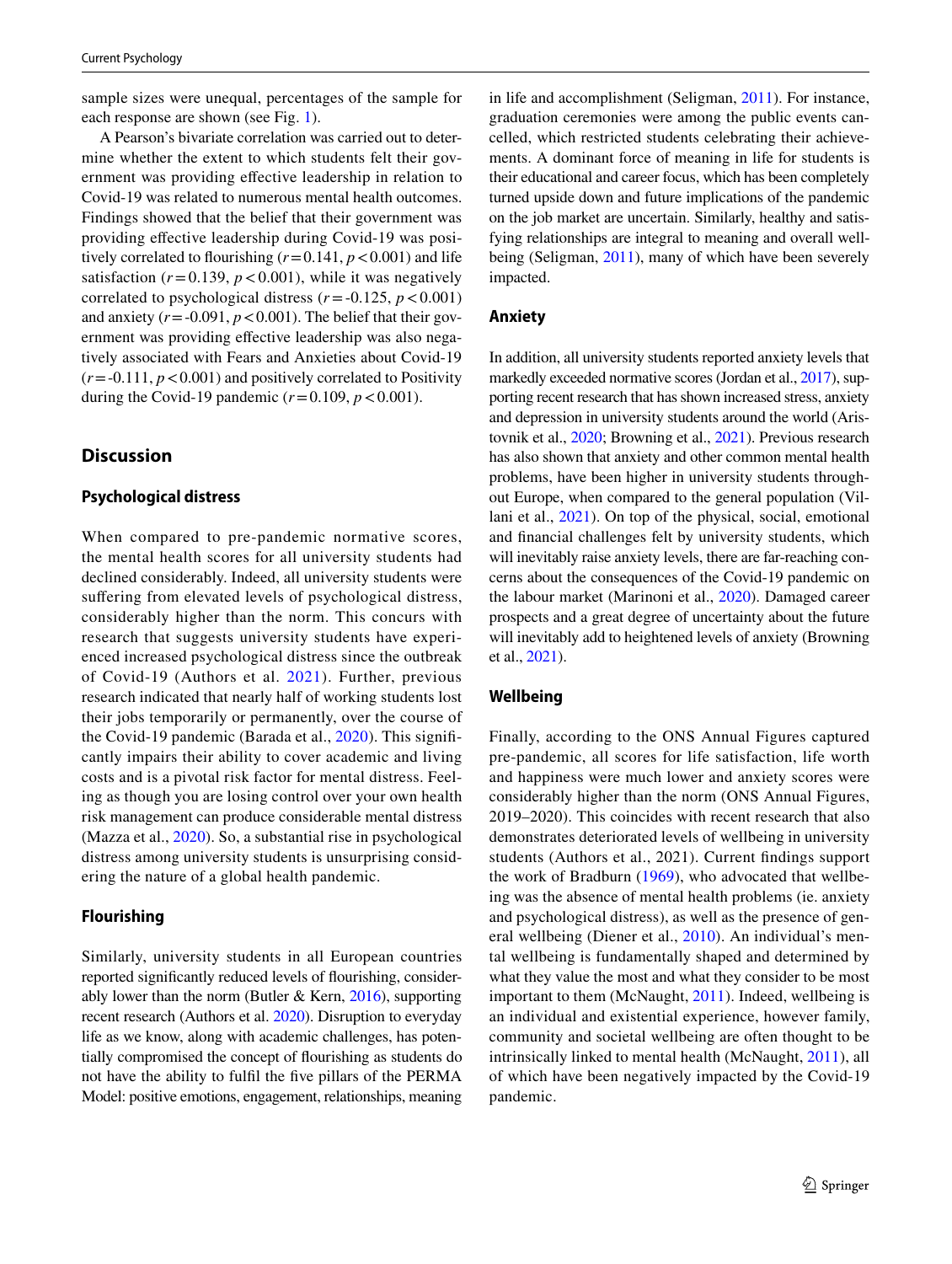## **Cultural comparisons of university students' mental health**

### **Psychological distress and anxiety**

Findings revealed that Italian students scored considerably higher on psychological distress than German students. These fndings gain support from research that confrms a higher prevalence of psychological distress in individuals, who are in close proximity to heavily afected regions (Villani et al., [2021](#page-13-1)). Indeed, Italy was the frst European country afected by Covid-19 and at the time of the study, Italy was experiencing a high incidence of cases and hospitalisations (Ministry of Health [2020b\)](#page-12-1). The rapid spread of the virus alongside a lack of knowledge about the virus, a lack of protective equipment and the absence of testing are all major contributors to distress, anxiety and depression (Villani et al., [2021](#page-13-1)).

Higher levels of psychological distress among Italian students could, in part, be explained by the signifcant levels of loneliness reported in Italian students, signifcantly more so than German students. As Italian students reported signifcant feelings of loneliness during Covid-19, it is expected that they will experience greater psychological distress, as the two are strongly correlated (Holt-Lunstad et al., [2010](#page-12-24)). After all, loneliness in students is directly related to stress, anxiety and depression (Richardson et al., [2017](#page-13-10)).

Moreover, the current research demonstrates that Spanish students reported signifcantly reduced levels of loneliness during Covid-19, when compared to British and Italian students. At the time of this study, Spain was trialling a period of eased restrictions and people were free to participate in physical socialisation with family and friends, which helps to explain lower levels of loneliness amongst Spanish students. In comparison, the UK government had recently announced an extension to lockdown, which ordered people to stay at home. Ceased opportunities for interaction, making friends, connection and a considerable deviation from the typical university experience, is likely to cause loneliness (Zhai & Du, [2020\)](#page-13-4) and will have further mental health ramifcations (Richardson et al., [2017\)](#page-13-10). After all, social isolation and periods of quarantine are signifcantly related to loneliness (Mental Health Foundation [2021](#page-12-25)) and mental health issues (Barada et al., [2020](#page-12-19); Cao et al., [2020\)](#page-12-5).

The current research also showed that German students were signifcantly less anxious and were also less fearful and anxious about the Covid-19 pandemic, particularly compared to British students. Perhaps the snapshot of each country at the time of data collection, particularly the incidence of Covid-19 cases, hospitalisations, restrictions and general unpredictability, can help to explain the fear and anxiety felt by university students. The UK was experiencing a dramatic spike in Covid-19 cases and their government had recently carried out a press conference, when the prime minister announced confusing and contradictory instructions for the British public, which would most likely have added to existing levels of fear and anxiety. False information was being circulated by social media outlets, which amplifed fears and anxieties about Covid-19 (Liu et al., [2020\)](#page-12-26) and has proved overwhelming for students (Burns et al., [2020\)](#page-12-7). Comparatively, the German Rectors' Conference (HRK) was set up in March 2020, to provide German universities with continually updated Covid-19 information and news and how this would afect studying, teaching and research (German Rectors Conference [2021](#page-12-27)). The diferent approaches from governments in each country could have major implications to students' perception of the pandemic and to their mental health. Likewise, the way in which individual universities in each country support their students academically, physically and mentally will likely have massive implications to their wellbeing. Perhaps German students reported less severe mental health impacts compared to those students in other countries because their universities and government were quick to provide efective information and support? There is also evidence that students' study-related and coping behaviours heavily infuence the perception of their physical and mental wellbeing (Voltmer et al., [2012](#page-13-11)). There needs to be further investigation into how the efforts and support initiatives of universities protect mental health and prevent mental illness in students during the Covid-19 pandemic.

#### **Government responses**

Generally, British students reported the worst mental wellbeing. Not only could current fndings of immense fear and anxiety about Covid-19 and high levels of loneliness through Covid-19 offer some explanation, but students from the UK were less likely to believe that their government had efectively handled the pandemic. In fact, students from Germany, Italy and Spain believed that their governments' leadership has been more effective than students from the UK. A study carried out by The Health Foundation [\(2020\)](#page-13-12), also reported the British general public believed the government had not handled the pandemic well and their belief in the government's ability to do so, had steadily decreased since May 2020. It is important to note that younger people, between the ages of 18 and 24, were even less likely to believe (30%) that the government has responded well to the pandemic (The Health Foundation [2020](#page-13-12)). This is unsurprising when taking into consideration the release of vague and contradictory rules and regulations, along with the recent public scandal that saw the Prime Minister's advisor caught breaking the newly imposed travel and social distancing restrictions. Indeed, research suggested that around half of the British public thought that governmental measures in response to Covid-19 were simply not enough, with much of the public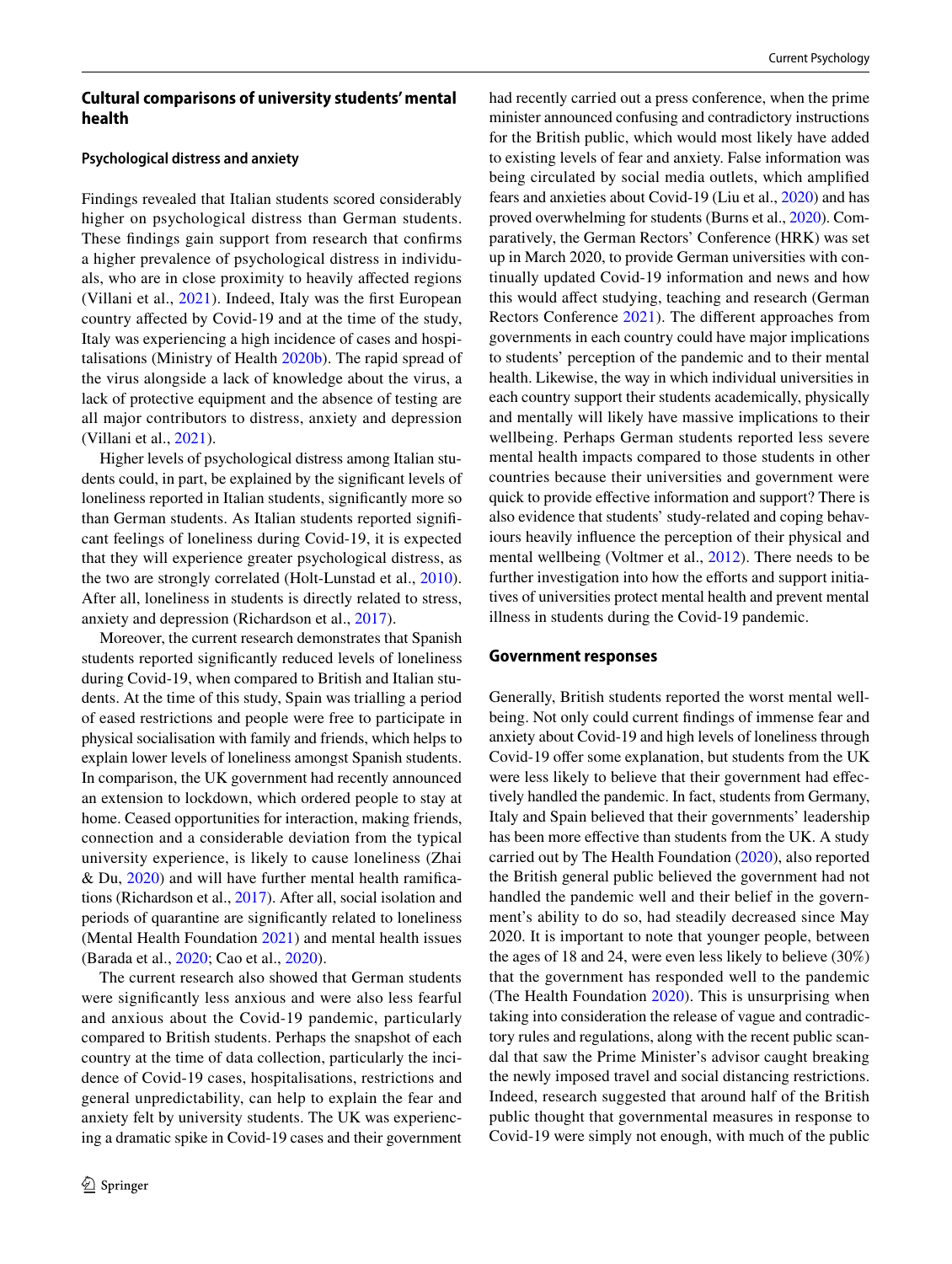stating that governmental guidance and advice was not clear (The Health Foundation [2020\)](#page-13-12).

While governments around the world have developed key measures to suppress the impact of the virus, research has highlighted a growing sense of mistrust and increasing levels of dissatisfaction among younger generations, with the way in which their governments have responded to the pandemic (Aksoy et al., [2020\)](#page-12-28). Each nation has dealt and responded to Covid-19 diferently with governments enforcing varying iterations of social distancing and quarantine measures. Indeed, varying governmental responses during Covid-19 were expected to contribute to difering risks and outcomes (Germani et al., [2020](#page-12-29)). The current study expands on this by evidencing that university students' belief that their government was providing efective leadership during Covid-19, was correlated with positivity during the Covid-19 pandemic, fourishing and life satisfaction. Similarly, the belief that their government was providing efective leadership during Covid-19, was negatively correlated with fears and anxieties about Covid-19, psychological distress and anxiety. There is concern about how these eroding feelings of trust towards political leaders among younger people could cause long-term implications.

These findings can offer some explanation as to why British university students are experiencing some of the worst outcomes, such as increased fear and anxiety about Covid-19, loneliness during Covid-19, elevated levels of anxiety and deteriorated wellbeing. Students' perceptions that their government has not efectively responded to the pandemic and a lack of transparency, has sapped public trust (Aksoy et al., [2020\)](#page-12-28). Also, these fndings may also explain why German students are not sufering from the same intense levels of mental distress? They show the importance of governmental response in suppressing the inevitable mental health implications on students during a global health pandemic, such as Covid-19. In fact, there have been recent announcements that Germany is becoming an increasingly popular destination choice for studying, due to praise for their ongoing Covid-19 response (Quinn, [2020](#page-13-13)).

# **Positivity during Covid‑19**

German students also reported the greatest level of positivity during Covid-19. At the time of data collection (May 2020), Germany was in the middle of its frst phase of easing restrictions, which would undoubtedly boost feelings of positivity, even if only temporarily. A signifcantly more positive outlook on the Covid-19 pandemic could, in part, be explained by the considerably better mental health witnessed amongst German university students. German students were experiencing the least drastic mental health outcomes, and wellbeing is strongly linked to attitudes towards life and general outlook on life (Burns et al.,

[2020](#page-12-7)), which paradoxically then enhances wellbeing. Most likely, there is a cyclic relationship between positive outlook during Covid-19 and wellbeing, whereby each positively infuences the other. Maintaining a positive outlook during challenging times could be incredibly important for alleviating severe mental distress and encouraging improved outcomes.

Moreover, recent evidence indicates the importance of perspective and mind-set towards social distancing and isolation efforts. Indeed, it was found that people who perceived their eforts to stay home as 'confnement,' sufered more psychologically compared to those who perceived it as a responsibility or an opportunity (Bozdağ, [2021](#page-12-30)). Further exploration into how positivity during Covid-19 can be a protective factor against more serious mental health issues is a worthwhile pursuit.

It could also be argued that the governmental response and information and support available to German students early in the pandemic could be better equipped them and helped to prevent subsequent fear, worry and anxiety about the pandemic and further reducing severe mental health effects. German students fared significantly better on every single mental health outcome. They also reported less negative (i.e. fear, anxiety and loneliness) and more positive perceptions of the Covid-19 pandemic. The exact reasoning behind this is unknown, but remains worthwhile for further investigation as German students consistently scored better on all accounts compared to university students from the UK, Italy and Spain. A number of factors, internal and external to the students will have impacted their self-reported mental health, most likely having interactive efects with each other. For instance, promise in their governments response to the pandemic along with timely and clear guidance, endorsement of available resources and efective media use and consumption could prevent fear, anxiety and worry about the pandemic and encourage a positive perspective. In turn, these factors are likely to further help protect students from severe mental distress and shield them from a vicious cycle whereby each adds fuel to the downward spiral. It is also likely that cultural factors are at play. Cultural beliefs and values also represent a vital factor towards mental illness. Indeed, a student's cultural background and belief's infuence their perspective of mental illness and dictates the way in which they describe their own mental health (Satcher, [2001](#page-13-6)). Factors that are imperative to preventing mental illness such as familial support, value orientations, help seeking behaviours, media consumptions and availability of mental health resources are also dependent on culture (Germani et al., [2020\)](#page-12-29). University students' cultural backgrounds can likely help to prevent mental illness, or comparatively generate mental illness during the Covid-19 pandemic and beyond.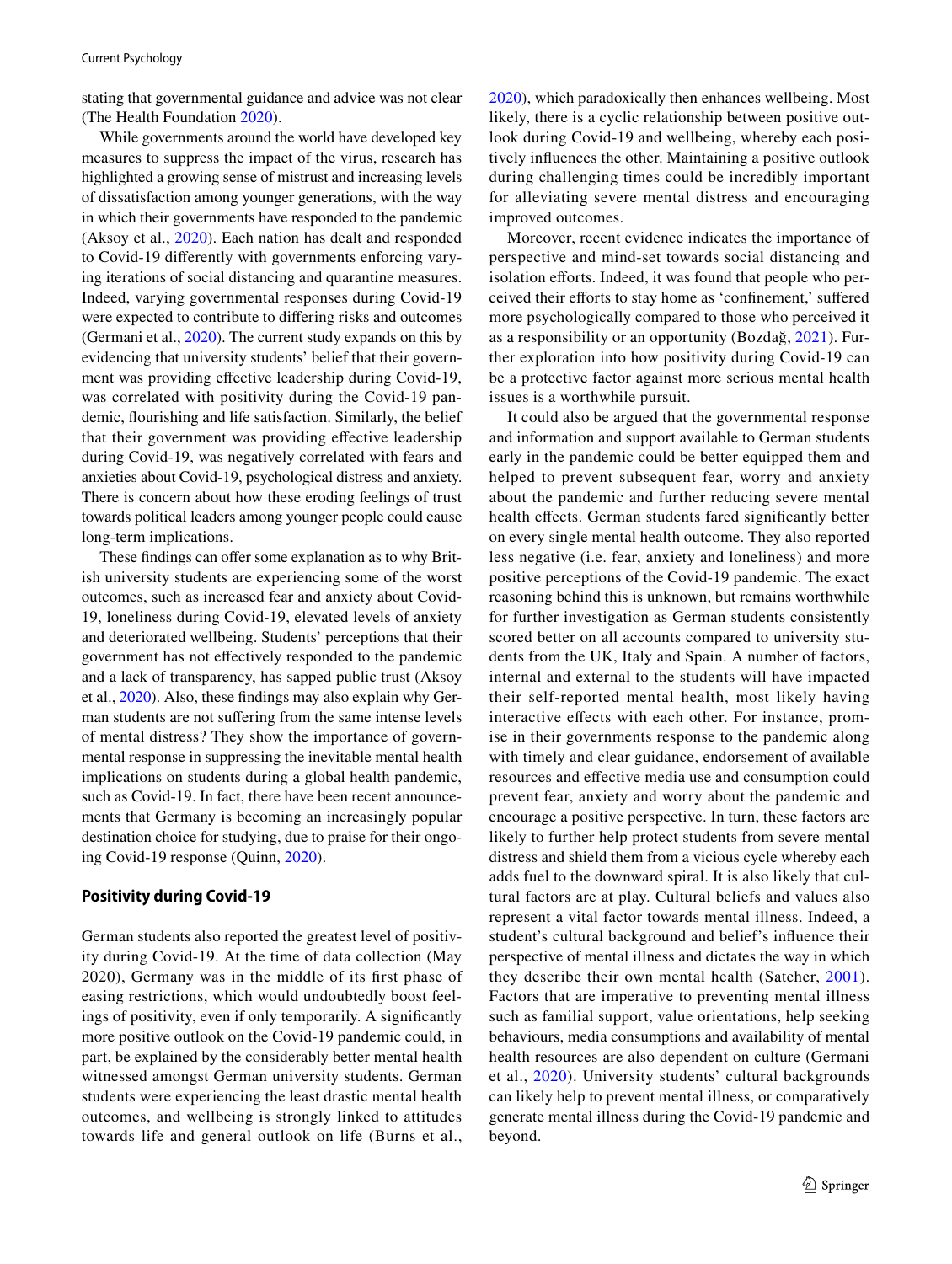#### **Limitations**

There are limitations to the current study. First of all, it adopted a cross-sectional design, which prevents causal interpretations to be drawn which calls for more longitudinal and qualitative research in this area. Additionally, self-report measures were used which are often confounded with social desirability (Phillips & Clancy, [1972](#page-13-14)). However, standardised measures were used that have had extensive reliability and validity testing. Participants were recruited online, as this was deemed more appropriate amidst a global health pandemic and also enabled greater and quicker access to university students in diferent European countries. The survey was published on Prolific in English, which could offer some explanation as to why there was some sample skew and some under representation from other European countries. The study was carried out over 2 days in May 2020 where various stages of the Covid-19 pandemic were progressing in participating countries. For instance, it was more advanced in some regions that in others with varying degrees of magnitude, which could afect the fndings. Finally, university students' perceptions and wellbeing captured in this study are not simply a refection of the pandemic and their geographic diferences but are likely constituted by other factors such as politics, economic development, cultural background and religion (Aristovnik et al., [2020\)](#page-12-2).

### **Practical implications and future directions**

Students at university must now contend with the physical, mental, social, fnancial and academic implications, of the Covid-19 pandemic. Uptake of mental health support services has steadily increased over recent years and Covid-19 has caused growing demand and pressure on support services (Burns et al., [2020\)](#page-12-7). Current fndings demonstrate the dire need for widespread, readily available support measures that help students to cope with the stress, anxiety and loneliness throughout the pandemic and beyond. Access to health and wellbeing services is vital and must be expanded and adapted to meet the evolving physical, emotional and social needs of university students. A combination of extensive disruptions to previous academic life alongside governmental actions to suppress the spread of the virus (i.e. lockdowns, social distancing, travel bans) will undoubtedly cause widespread and long lasting psychological impacts (Cao et al., [2020\)](#page-12-5). Understanding the long-term impacts of the Covid-19 pandemic on university students is essential.

It remains uncertain how educational changes and challenges are infuencing the mental health of university students, although it is likely to be signifcant risk factor. Previous research has shown that disruption to education can produce a variety of issues related to reduced motivation, loss of independence and detrimental efects on self-identity and mental health, which all limit the growth of students (Cao et al., [2020\)](#page-12-5). There is a strong relationship between academic attainment and wellbeing (Authors et al. [2020\)](#page-12-12), which contributes toward economic, social and ecological growth in communities. There is also the realistic expectation, that current and prospective university students will have to transition into a 're-imagined' approach to learning, following the trials and tribulations throughout the Covid-19 pandemic, which remain ambiguous as to what form this will take? Monitoring how the Covid-19 pandemic has afected the structure of higher education, teaching modalities, learning, associated behaviours and future prospects, should be a priority.

Government responses to Covid-19 play a significant role in determining university students' perceptions and experiences of the pandemic as well as their mental health. Moreover, the way in which a government deals with global health emergencies is fundamental to general health and wellbeing and these fndings should help to inform future strategies and decision-making in the event of another health pandemic. The Italian government announced new support measures for university students, to seek extra funding to cover certain fnancial implications caused by Covid-19, alongside emergency fnancial grants for course-related costs for economically disadvantaged students. However, it is unclear how much support measures such as these alleviate mental distress and promote wellbeing. Also, what about the role of the university in supporting students? How do the support measures developed by universities prevent mental distress and promote mental wellbeing in universities? Longitudinal and qualitative investigation could help to provide a clear picture as to how such initiatives are advantageous to the target population and inform future strategies.

**Supplementary Information** The online version contains supplementary material available at<https://doi.org/10.1007/s12144-022-02854-0>.

**Author contributions** All authors contributed to the conceptualisation and design of the study, with CK going on to secure funding to conduct the research. MV led on the design of the Attitudes Towards Covid-19 scale, with support and refnement from CK and JC. RA led on participant recruitment, data collection and data analysis, with support from CK and JC. RA led on drafting the paper with support and refnements from CK and JC.

**Funding** The authors gratefully acknowledge funding from Research England and the University of Bolton.

**Data Availability** The data that support the fndings of this study are available from the corresponding author, upon reasonable request.

**Code Availability** Not Applicable.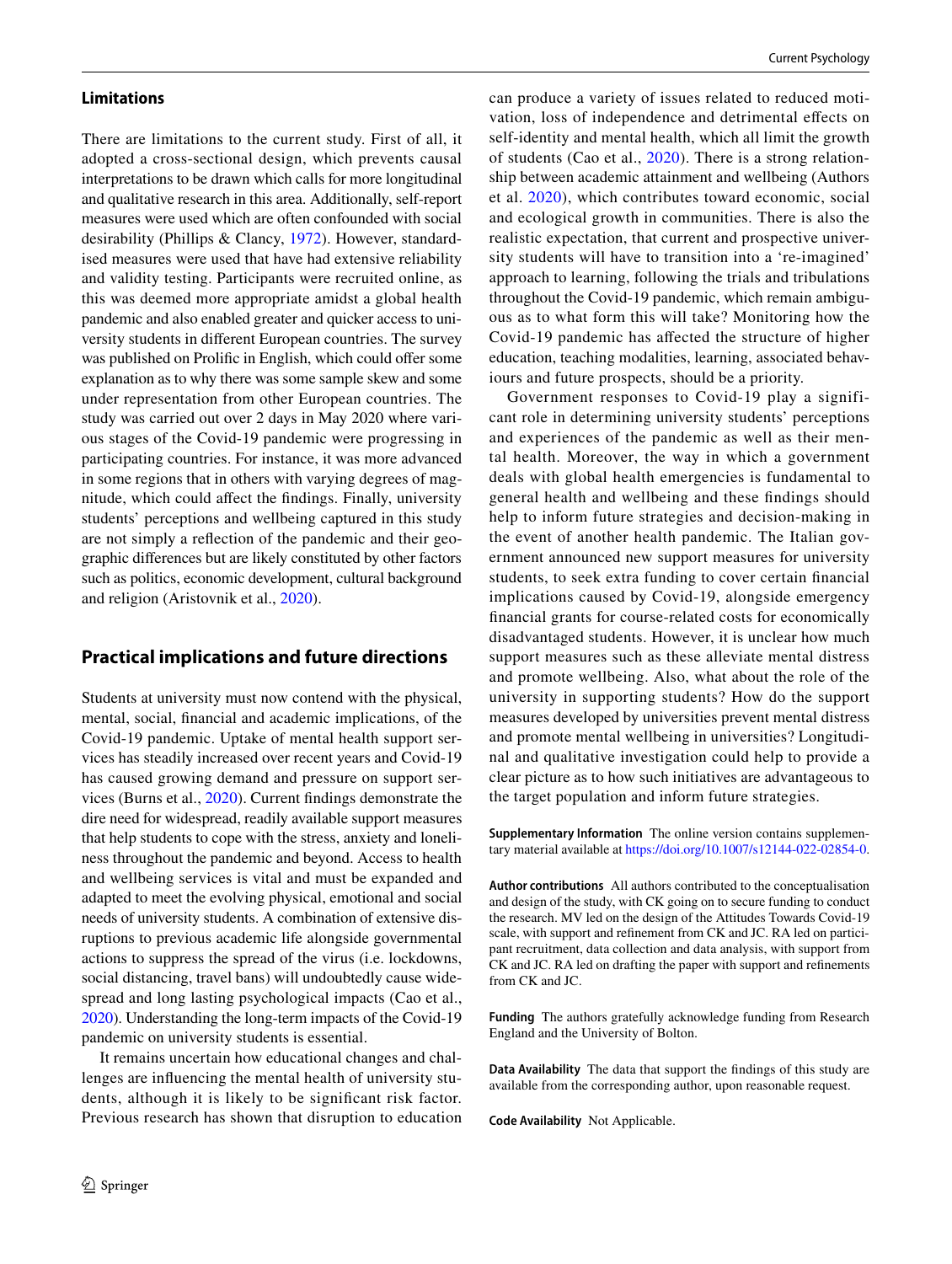#### **Declarations**

**Ethical approval** Ethical approval for the study was obtained in line with British Psychological Society guidelines.

**Consent to participate** Not Applicable.

**Consent for publication** Not Applicable.

**Conflicts of interest** On behalf of all authors, the corresponding author states that there is no confict of interest.

# **References**

- <span id="page-12-28"></span>Aksoy, C., Ganslmeier, M., & Poutvaara, P. (2020). *Public attention and policy responses to COVID-19 pandemic*. CESifo Working Paper No. 8409, Available at <https://doi.org/10.2139/ssrn.3646852>
- <span id="page-12-2"></span>Aristovnik, A., Keržič, D., Ravšelj, D., Tomaževič, N., & Umek, L. (2020). Impacts of the COVID-19 pandemic on life of higher education students: A global perspective. *Sustainability, 12*(20), 8438. Authors et al. (2020)
- <span id="page-12-18"></span><span id="page-12-12"></span>Authors et al (2021)
- <span id="page-12-19"></span>Barada, V., Doolan, K., Burić, I., Krolo, K., & Tonković, Ž. (2020). Student life during the COVID-19 pandemic lockdown: Europe-Wide Insights. *University of Zadar*.
- <span id="page-12-13"></span>Barkham, M., Bewick, B., Mullin, T., Gilbody, S., Connell, J., Cahill, J., & Evans, C. (2013). The CORE 10: A short measure of psychological distress for routine use in the psychological therapies. *Counselling and Psychotherapy Research, 13*(1), 3–13.
- <span id="page-12-30"></span>Bozdağ, F. (2021). The psychological effects of staying home due to the COVID-19 pandemic. *The Journal of General Psychology*, 1–23.
- <span id="page-12-21"></span>Bradburn, N. M. (1969). *The Structure of Psychological Well-Being*. Aldine Publishing Co.
- <span id="page-12-9"></span>Browning, M., Larson, L. R., Sharaievska, I., Rigolon, A., McAnirlin, O., Mullenbach, L., Cloutier, S., Vu, T. M., Thomsen, J., Reigner, N., Metcalf, E. C., D'Antonio, A., Helbich, M., Bratman, G. N., & Alvarez, H. O. (2021). Psychological impacts from COVID-19 among university students: Risk factors across seven states in the United States. *PLoS One, 16*(1), e0245327. [https://doi.org/10.](https://doi.org/10.1371/journal.pone.0245327) [1371/journal.pone.0245327](https://doi.org/10.1371/journal.pone.0245327)
- <span id="page-12-7"></span>Burns, D., Dagnall, N., & Holt, M. (2020, October). Assessing the impact of the COVID-19 pandemic on student wellbeing at universities in the United Kingdom: A conceptual analysis. In *Frontiers in Education* (Vol. 5, p. 204). Frontiers.
- <span id="page-12-14"></span>Butler, J., & Kern, M. L. (2016). The PERMA-Profler: A brief multidimensional measure of fourishing*. International Journal of Wellbeing*, 6(3).
- <span id="page-12-5"></span>Cao, W., Fang, Z., Hou, G., Han, M., Xu, X., Dong, J., & Zheng, J. (2020). The psychological impact of the COVID-19 epidemic on college students in China. *Psychiatry Research, 287*, 112934. <https://doi.org/10.1016/j.psychres.2020.112934>
- <span id="page-12-11"></span>DeVellis, R. F. (2003). *Scale development: Theory and applications*. 2nd ed. Newbury Park, CA: Sage Publications.
- <span id="page-12-22"></span>Diener, E., Wirtz, D., Tov, W., Kim-Prieto, C., Choi, D. W., Oishi, S., & BiswasDiener, R. (2010). New well-being measures: Short scales to assess fourishing and positive and negative feelings. *Social Indicators Research, 97*(2), 143–156.
- <span id="page-12-0"></span>European Centre for Disease Prevention and Control (2021). COVID-19 situation update worldwide, as of week 26, updated 8 July 2021. European Centre for Disease Prevention and Control. (2021, July 8). [https://www.ecdc.europa.eu/en/geographicaldis](https://www.ecdc.europa.eu/en/geographicaldistribution-2019-ncov-cases) [tribution-2019-ncov-cases](https://www.ecdc.europa.eu/en/geographicaldistribution-2019-ncov-cases).
- <span id="page-12-4"></span>Fancourt, D., Steptoe, A., & Bu, F. (2020). Trajectories of depression and anxiety during enforced isolation due to COVID-19: Longitudinal analyses of 59,318 adults in the UK with and without diagnosed mental illness. medRxiv.
- <span id="page-12-16"></span>Field, A. (2013). *Discovering statistics using IBM SPSS statistics* (4th ed.). Sage.
- <span id="page-12-27"></span>German Rectors Conference (2021). The COVID-19 pandemic and the German universities. Deutsche Website. [https://www.hrk.de/](https://www.hrk.de/activities/the-covid-19-pandemicand-the-german-universities/) [activities/the-covid-19-pandemicand-the-german-universities/](https://www.hrk.de/activities/the-covid-19-pandemicand-the-german-universities/).
- <span id="page-12-29"></span>Germani, A., Buratta, L., Delvecchio, E., & Mazzeschi, C. (2020). Emerging adults and COVID-19: The role of individualism-collectivism on perceived risks and psychological maladjustment. *International Journal of Environmental Research and Public Health, 17*(10), 3497. <https://doi.org/10.3390/ijerph17103497>
- <span id="page-12-24"></span>Holt-Lunstad, J., Smith, T. B., & Layton, J. B. (2010). Social relationships and mortality risk: A meta-analytic review. *PLoS Medicine*, *7*(7), e1000316. [https://doi.org/10.1371/journal.](https://doi.org/10.1371/journal.pmed.1000316) [pmed.1000316](https://doi.org/10.1371/journal.pmed.1000316)
- <span id="page-12-6"></span>Huckins, J. F., daSilva, A. W., Wang, W., Hedlund, E., Rogers, C., Nepal, S. K., Wu, J., Obuchi, M., Murphy, E. I., Meyer, M. L., Wagner, D. D., Holtzheimer, P. E., & Campbell, A. T. (2020). Mental health and behavior of college students during the early phases of the COVID-19 pandemic: Longitudinal smartphone and ecological momentary assessment study. *Journal of Medical Internet Research*, *22*(6), e20185. [https://doi.org/10.2196/](https://doi.org/10.2196/20185) [20185](https://doi.org/10.2196/20185)
- <span id="page-12-17"></span>Jordan, P., Shedden-Mora, M. C., & Löwe, B. (2017). Psychometric analysis of the Generalized Anxiety Disorder scale (GAD-7) in primary care using modern item response theory. *PloS One, 12*(8), e0182162.
- <span id="page-12-3"></span>Kross, E., Verduyn, P., Demiralp, E., Park, J., Lee, D. S., Lin, N., & Ybarra, O. (2013). Facebook use predicts declines in subjective well-being in young adults. *PloS One, 8*(8), e69841.
- <span id="page-12-10"></span>Ladhari, R. (2010). Developing e-service quality scales: A literature review. *Journal of Retailing and Consumer Services, 17*(6), 464–477.
- <span id="page-12-26"></span>Liu, Q., Zheng, Z., Zheng, J., Chen, Q., Liu, G., Chen, S., Chu, B., Zhu, H., Akinwunmi, B., Huang, J., Zhang, C., & Ming, W. K. (2020). Health communication through news media during the early stage of the COVID-19 outbreak in China: Digital topic modeling approach. *Journal of Medical Internet Research, 22*(4), e19118.<https://doi.org/10.2196/19118>
- <span id="page-12-8"></span>Marinoni, G., Van't Land, H., & Jensen, T. (2020). The impact of Covid-19 on higher education around the world. *IAU Global Survey Report.*
- <span id="page-12-20"></span>Mazza, C., Ricci, E., Biondi, S., Colasanti, M., Ferracuti, S., Napoli, C., & Roma, P. (2020). A nationwide survey of psychological distress among Italian people during the COVID-19 pandemic: Immediate psychological responses and associated factors. *International Journal of Environmental Research and Public Health, 17*(9), 3165.
- <span id="page-12-23"></span>McNaught, A. (2011). Defning wellbeing. In A. McNaught & A. Knight (Eds.), *Understanding Wellbeing: An Introduction for Students and Practitioners of Health and Social Care* (pp. 7–22). Scion Publishing.
- <span id="page-12-25"></span>Mental Health Foundation. (2021, March 22). Pandemic one year on: LANDMARK mental health study Reveals mixed picture. Retrieved July 10, 2021, from [https://www.mentalhealth.org.uk/](https://www.mentalhealth.org.uk/news/pandemic-one-year-landmark-mental-healthstudy-reveals-mixed-picture) [news/pandemic-one-year-landmark-mental-healthstudy-reveals](https://www.mentalhealth.org.uk/news/pandemic-one-year-landmark-mental-healthstudy-reveals-mixed-picture)[mixed-picture](https://www.mentalhealth.org.uk/news/pandemic-one-year-landmark-mental-healthstudy-reveals-mixed-picture)
- <span id="page-12-1"></span>Ministry of Health. (2020b). Covid-19: i casi in Italia alle ore 18 del 11 Marzo (Covid-19: the cases in Italy at 18:00 in March 18). [http://www.salute.gov.it/portale/news/p3\\_2\\_1\\_1\\_1.jsp?lingua=](http://www.salute.gov.it/portale/news/p3_2_1_1_1.jsp?lingua=italiano&menu=n) [italiano&menu=n](http://www.salute.gov.it/portale/news/p3_2_1_1_1.jsp?lingua=italiano&menu=n) otizie&p=dalministero&id=4204
- <span id="page-12-15"></span>Office for National Statistics (2018). Personal wellbeing user guid*ance*. Available at: [https://www.ons.gov.uk/peoplepopulatio](https://www.ons.gov.uk/peoplepopulationandcommunity/wellbeing/methodologies/personalwellbeingsurveyuserguide)